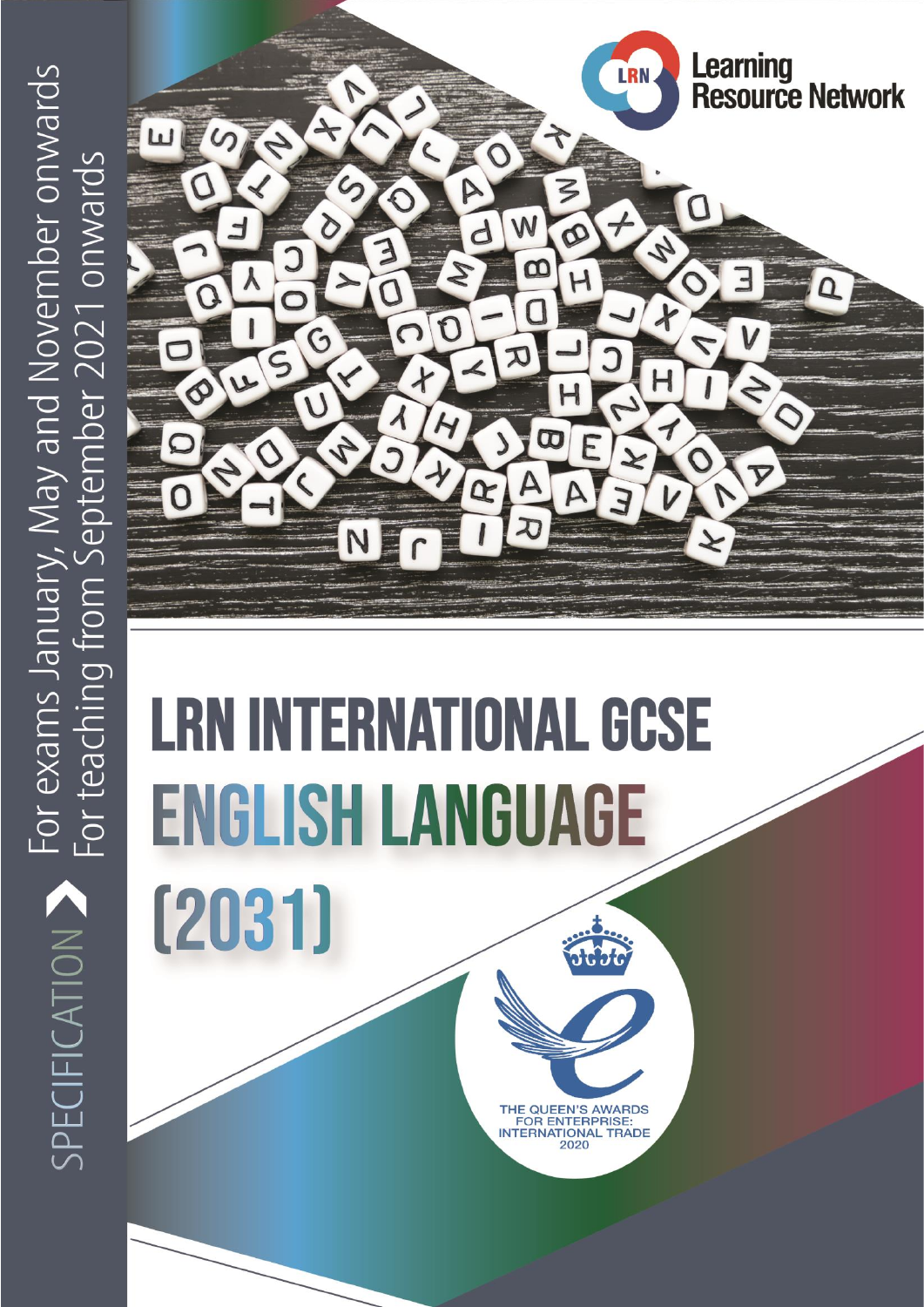#### **Contents**

| <b>Background to LRN</b>          | Page 03 |
|-----------------------------------|---------|
| <b>Introduction</b>               | Page 04 |
| <b>Objective</b>                  | Page 04 |
| <b>Mode of Delivery</b>           | Page 04 |
| <b>Progression</b>                | Page 04 |
| <b>Qualification Overview</b>     | Page 05 |
| <b>Assessment</b>                 | Page 06 |
| <b>Guided Learning Hours</b>      | Page 07 |
| <b>Entries Codes</b>              | Page 07 |
| <b>Private Candidates</b>         | Page 07 |
| <b>Grading</b>                    | Page 07 |
| <b>Results</b>                    | Page 07 |
| <b>Re-takes</b>                   | Page 07 |
| <b>Customer Service Statement</b> | Page 08 |
| <b>Diversity and Equality</b>     | Page 08 |
| <b>Subject Content</b>            | Page 09 |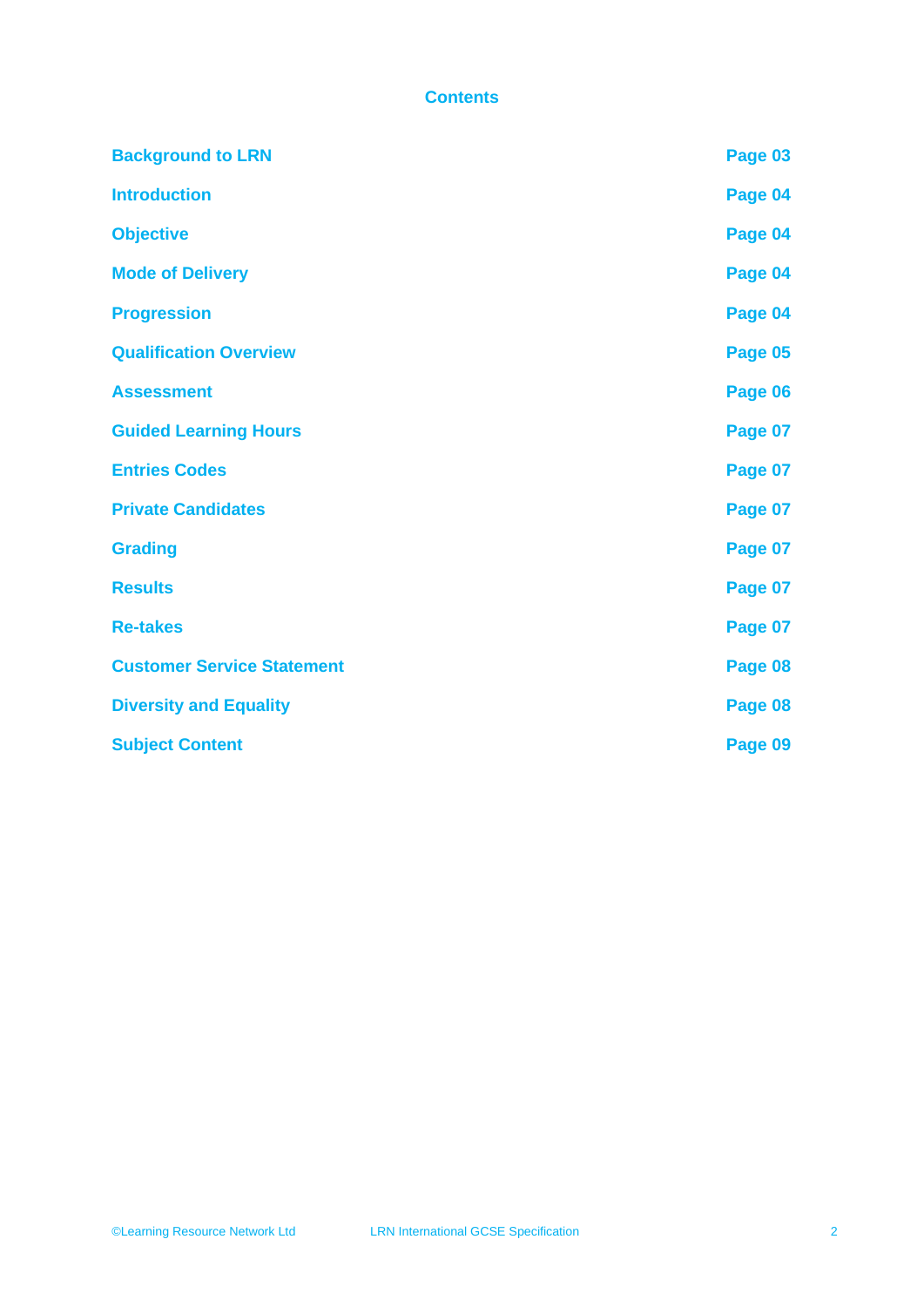# BACKGROUND TO LRN

Learning Resource Network (LRN) is a recognised Awarding Organisation that offers a range of qualifications to candidates, educational institutes, training providers, schools and employers.

LRN is recognised for its high quality qualifications that enable candidates to progress to other areas of study and employment in their designated fields.

In producing its qualifications, LRN uses the experience and expertise of academics, professionals working in the pertinent industries and assessment practitioners with a wealth of best practice and knowledge of validation, verification, delivery and assessment.

## **ACCOLADES**

#### Queen's Award

In April 2020, LRN received the Queen's Award for Enterprise for International Trade. LRN is one of 220 organisations in the UK to be recognised with this prestigious accolade. This was in recognition of the expansion LRN brought to the overseas qualification market.

### Management Systems

LRN has been awarded international accreditation as part of its quality controls, policies, systems and overall approach to its management systems. These awards are externally validated by the British Assessment Bureau. LRN has achieved accreditation in the form of ISO 9001: Quality Management Systems, ISO 14001: Environment Management Systems and ISO 27001: Information Security Management Systems.

## Customer Service Excellence

LRN has achieved the prestigious award of Customer Service Excellence. This is in recognition of its customer service practices, approach to managing and dealing with UK and Overseas customer needs, including the diverse needs of its centres.

LRN was the first UK Awarding Organisation to achieve Customer Service Excellence. Following reaccreditation in 2019, LRN received an award for Customer Service Excellence: Compliance Plus, demonstrating that LRN went above and beyond the delivery of its customer service principles.

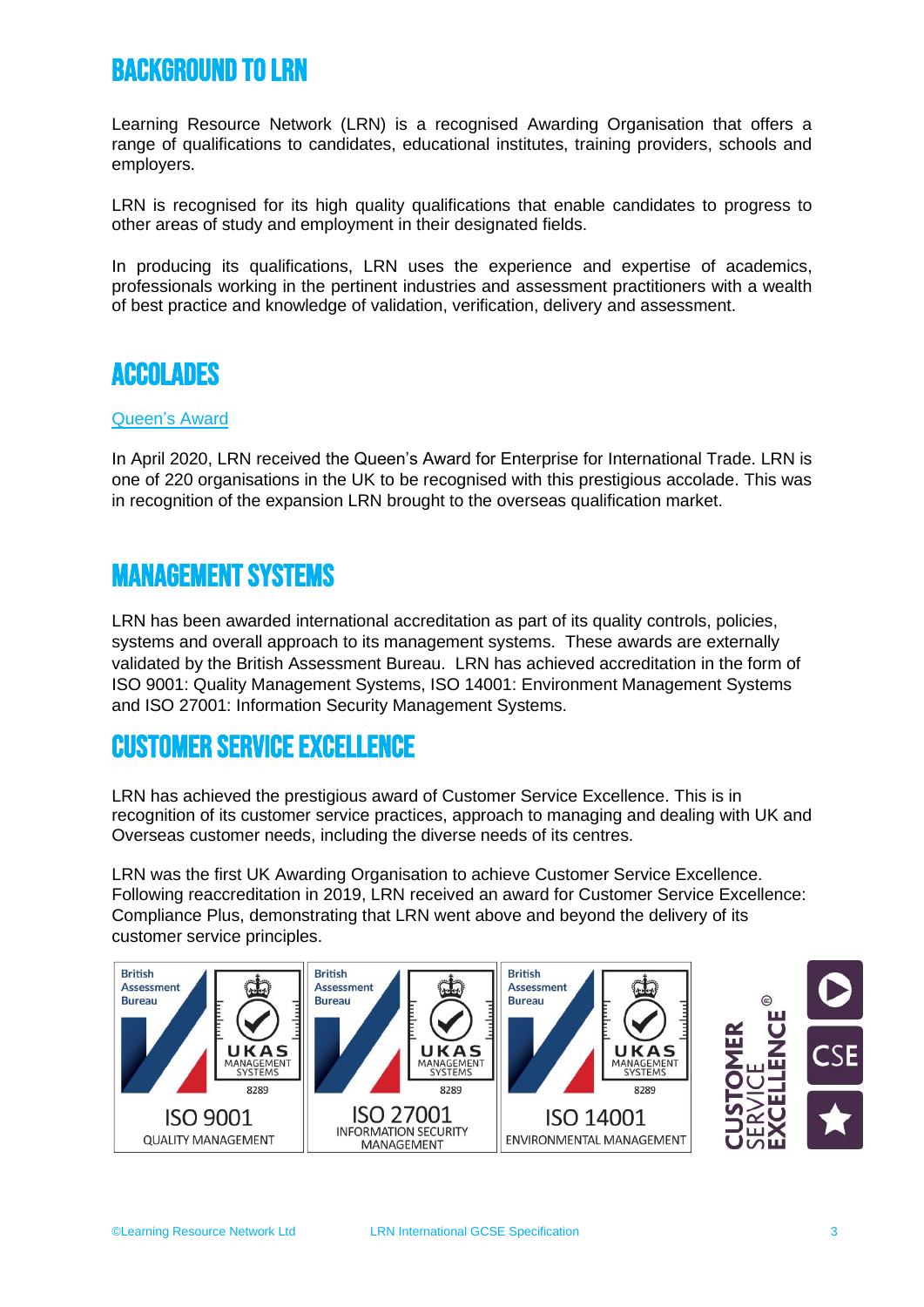## **INTRODUCTION**

This specification provides an overview to the LRN International GCSE English Language<sup>1</sup>. This document is suitable for various users, including candidates, centres, administrators, employers, parents/guardians, teachers (and other related staff) and examiners. The specification outlines the key features and administrative procedures required for this international qualification.

## **OBJECTIVE**

The LRN International GCSE English Language is designed to enable international candidates to demonstrate their ability to communicate effectively in the medium of the English language. This qualification will assess the following components: speaking, listening, writing and reading. Key aspects will also include a focus on grammar, spelling and punctuation.

## MODE OF DELIVERY

This qualification has been constructed to be delivered within centres. Centres will need to demonstrate to LRN, through the centre recognition processes, that they have the resources, facilities and competence to deliver. However, centres must be able to demonstrate, in line with LRN's criteria, that they have the means, capability, capacity and resources (including suitably qualified centre staff) to deliver by the method chosen by the centre.

## **PROGRESSION**

The LRN International GCSE English Language has been designed to reflect the wide variation in candidates' origins, levels of education and career aims. Progression opportunities may, therefore, take a variety of paths. Depending on the level of qualification achieved, it may be appropriate for the candidate to progress to:

- 1. a similar level 2 qualification in English Language;
- 2. LRN Level 2 Certificate or Diploma in Pre A Foundation Studies;
- 3. a higher level of any qualification e.g. A-Level, Diploma
- 4. National or Vocationally Related Qualifications

<sup>1</sup> LRN International GCSEs are globally recognised qualifications designed specifically for international candidates and are available outside the United Kingdom. Candidates based in England refer to the Ofqual register.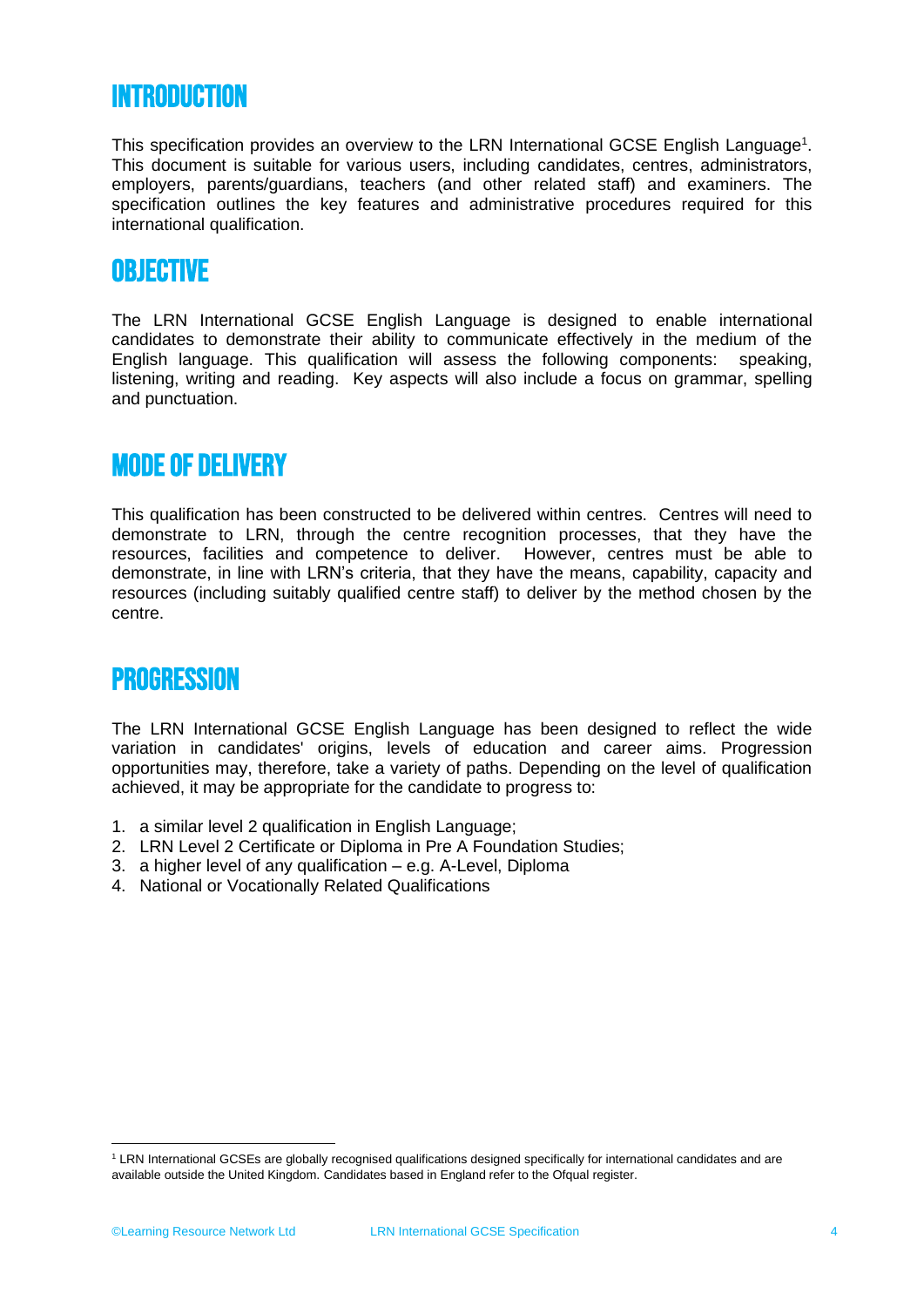# QUALIFICATION OVERVIEW

Candidates must take all three components.

| <b>Subject Content</b> | <b>AO</b>      | <b>Exam</b>                                                                                                                                                                                                                                                                                               |
|------------------------|----------------|-----------------------------------------------------------------------------------------------------------------------------------------------------------------------------------------------------------------------------------------------------------------------------------------------------------|
| Writing & Reading      | 1,2            | Combination of written exam                                                                                                                                                                                                                                                                               |
| Listening              | 3              | papers as well as an oral<br>and aural exam.                                                                                                                                                                                                                                                              |
| Speaking               | $\overline{4}$ | Assessment is externally set<br>and marked by LRN.                                                                                                                                                                                                                                                        |
|                        |                | Paper 1: Writing &<br>Reading<br>Five exercises testing a<br>range of reading and writing<br>skills such as multiple<br>choice, gap filling,<br>summarising, short answer<br>questions, writing an article<br>and email/letter.<br>Duration: 2 hours<br>Paper 2: Listening<br>Five exercises with several |
|                        |                | short extracts and longer<br>texts, and a range of task<br>types, including short-<br>answer questions, matching,<br>multiple choice, gap filling<br>and note taking.                                                                                                                                     |
|                        |                | Duration: 40 minutes                                                                                                                                                                                                                                                                                      |
|                        |                | Paper 3: Speaking<br>warm-up conversation 3<br>minutes, independent long<br>speaking task 4 minutes and<br>extended discussion 3<br>minutes.<br>Duration: 10 minutes                                                                                                                                      |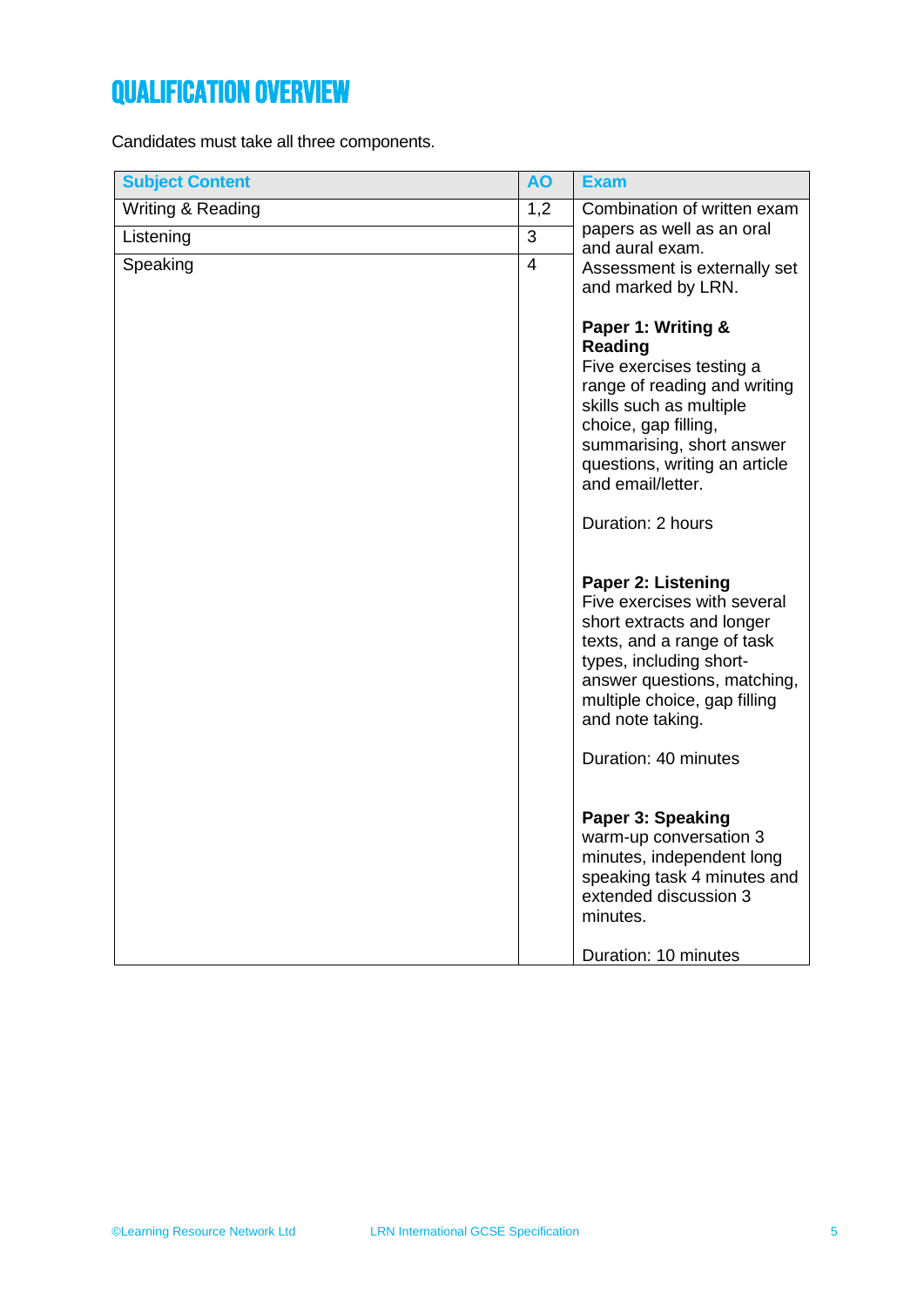# BREAKDOWN OF ASSESSMENT OBJECTIVES

#### **AO1 – Writing**

- Be able to write effectively for a variety of purposes and audiences as well as for impact
- Be able to produce a range of texts in order to accurately define opinions and thoughts
- Be able to use language creatively, imaginatively and persuasively
- Be able to use a range of vocabulary and sentence structures for clarity, purpose and effect with accurate spelling and punctuation

#### **AO2 – Reading**

- Be able to read for a variety of purposes, including reading critically with deep understanding and comprehension
- Be able to read a range of texts in order to determine explicit information
- Be able to read a range of texts in order to determine implicit information
- Be able to read a range of texts with the ability to analyse and evaluate writers' thoughts and views

#### **AO3 – Listening**

- Be able to listen and select relevant and specific information
- Be able to listen in order to infer meaning, gist and purpose
- Be able to recognise connections between attitudes, ideas and opinions

#### **AO4 – Speaking**

- Be able to develop responses and link ideas using appropriate linking devices
- Be able to communicate ideas, information and opinions accurately, clearly and effectively
- Be able to use a variety of grammatical structures and vocabulary accurately and effectively and show good control of intonation and pronunciation patterns
- Be able to engage actively and effectively in a conversation in order to move it forward

## ASSESSMENT

The assessment for this qualification consists of (i) written exam papers, (ii) development of written material (report, article and letter), and (iii) oral and aural exam, set and marked by the LRN.

| <b>Assessment objectives (AOs)</b> | <b>Weighting</b> |         |         |
|------------------------------------|------------------|---------|---------|
|                                    | Paper 1          | Paper 2 | Paper 3 |
| AO1                                | 60%              |         |         |
| AO2                                |                  |         |         |
| AO <sub>3</sub>                    |                  | 20%     |         |
| AO <sub>4</sub>                    |                  |         | 20%     |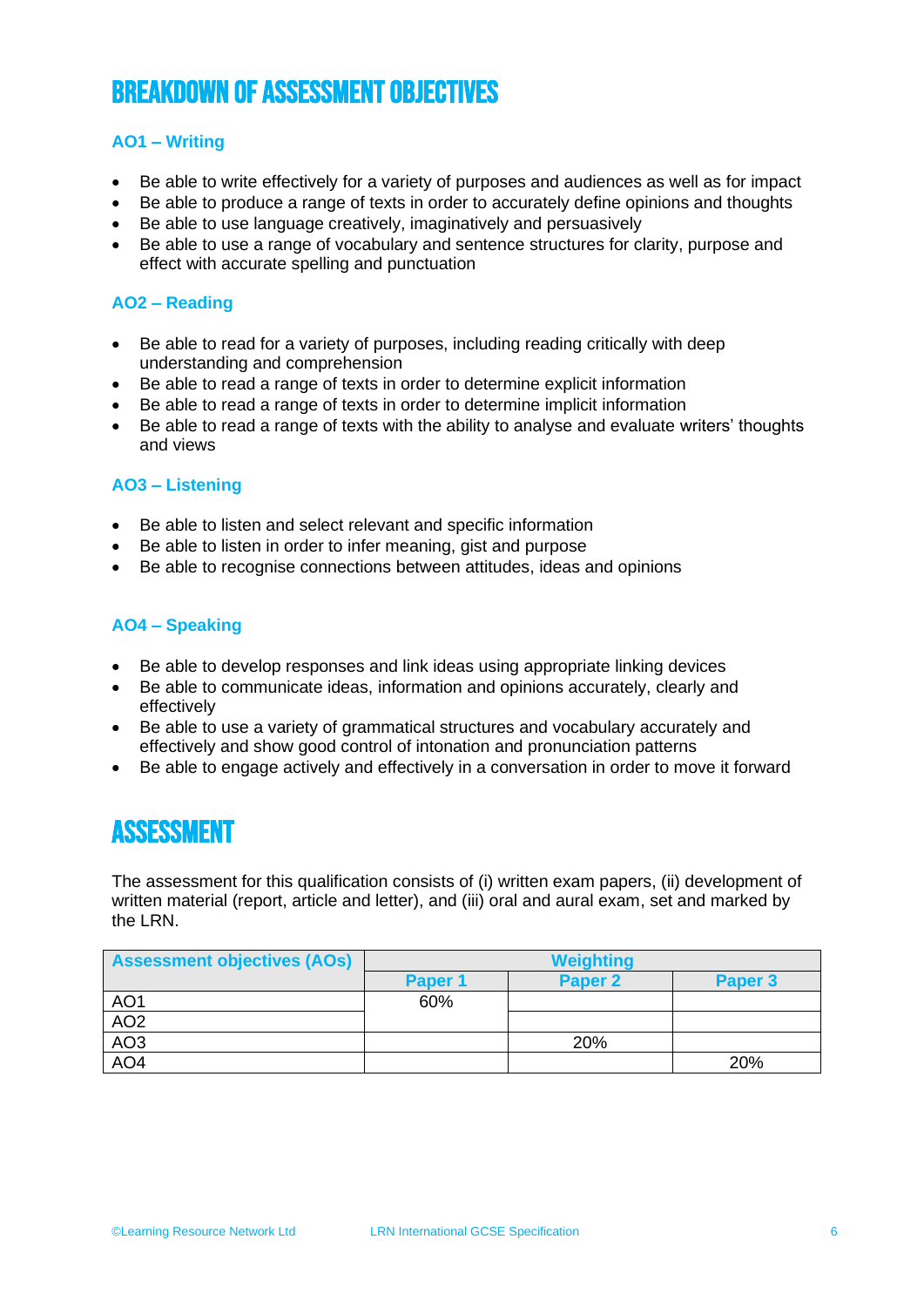# Guided learning hours

The guided learning hours (GLH) for this qualification are 130. Please note the hours stated are indicative.

## Entries codes

One entry per qualification is sufficient and will cover all the question papers including certification.

## Private candidates

Centres are advised that private candidates are only to be enrolled with prior agreement and confirmation from LRN.

## GRADING

Results are reported, as 9 to 1.

## RESULTS

Exam series are in:

- January (results released in March)
- June (results released in August)
- November (results released in January)

# Re-takes

Whereas candidates can re-take the whole qualification as often as they wish, individual components cannot be re-taken as it is a traditional linear specification.

Please remember, one entry per qualification is sufficient and will cover all the question papers including certification.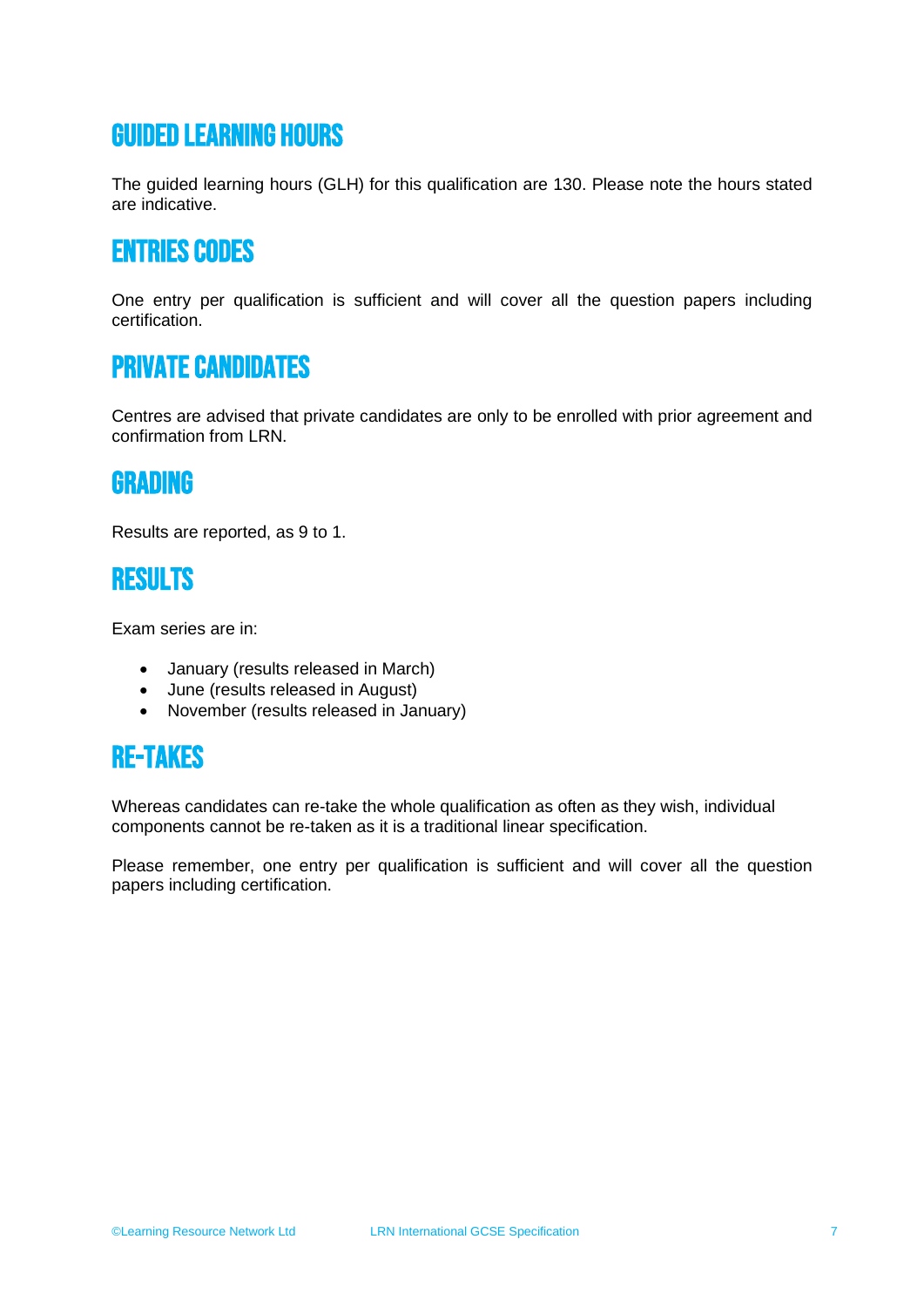# Customer service statement

Learning Resource Network (LRN) is committed to ensuring all customers are dealt with promptly and in a professional and helpful manner. In order to guarantee this, we commit to ensuring the following in our day to day interactions with candidates, assessment centres and our stakeholder network:

- All customers will be treated equally and with respect;
- All customer information will only be used in a way which has been agreed in advance, unless we are informed of something that places them or others at risk of harm;
- All customers will be treated by staff in a professional manner.

LRN has arrangements in place to provide a telephone and e-mail helpdesk which will be staffed from 09:00 to 17:00 from Monday to Friday. Furthermore, it will respond to each email, letter or telephone message it receives regarding feedback on its qualifications, centre approvals process or other matters relating to its products and/or services. The timetable for responding is as follows:

- E-mail: 5 working days
- Letter: 5 working days
- Telephone message: 5 working days

## DIVERSITY AND EQUALITY

Learning Resource Network (LRN) is committed to ensuring fair and equal access to its qualifications, examinations and support materials. Our Diversity and Equality policy seeks to eliminate unjustifiable discrimination, harassment and/or victimisation and to advance equality of opportunity, thereby ensuring all candidates are treated fairly, in accordance with the protected characteristics of the Equality Act 2010. Specifically, we comply fully with the requirements laid out in the Equality Act 2010. In addition, and within the constraints of this policy, LRN will have due regard for the General data Protection Regulations (GDPR) in the retention of information which is unnecessary.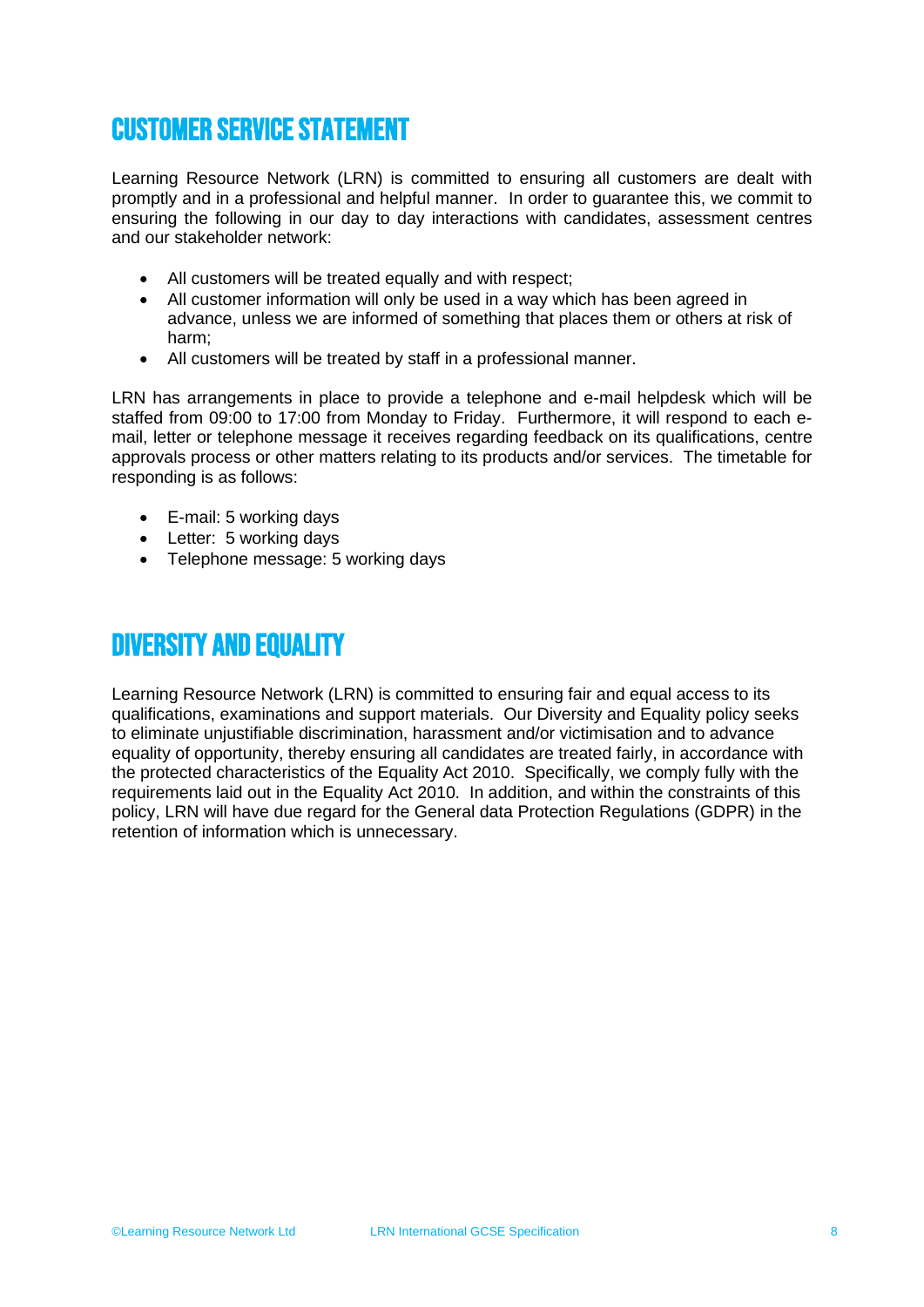|                                                                                                                                                                                                                                                                                                                                                                                                                                            | Reading                                                                                                       |     |                                                                                                                                    |  |
|--------------------------------------------------------------------------------------------------------------------------------------------------------------------------------------------------------------------------------------------------------------------------------------------------------------------------------------------------------------------------------------------------------------------------------------------|---------------------------------------------------------------------------------------------------------------|-----|------------------------------------------------------------------------------------------------------------------------------------|--|
| Aim                                                                                                                                                                                                                                                                                                                                                                                                                                        |                                                                                                               |     |                                                                                                                                    |  |
| The aim of this subject content is to familiarise candidates with reading of a variety of texts for different purposes by way of developing understanding of<br>subject content, genre and meaning of words. Candidates will be exposed to reading materials (fiction and non-fiction) across various periods of time with<br>the intention of enabling them to recognise and understand structure, linguistic devices and language forms. |                                                                                                               |     |                                                                                                                                    |  |
|                                                                                                                                                                                                                                                                                                                                                                                                                                            | <b>Learning Outcomes - The learner will</b>                                                                   |     | <b>Assessment Criteria - The learner can</b>                                                                                       |  |
|                                                                                                                                                                                                                                                                                                                                                                                                                                            | Be able to read a vast selection of texts effortlessly and with<br>critical understanding                     |     |                                                                                                                                    |  |
|                                                                                                                                                                                                                                                                                                                                                                                                                                            |                                                                                                               |     | Define the meaning of (i) fact, (ii) opinion, (iii) gist, and (iv) perspective.                                                    |  |
|                                                                                                                                                                                                                                                                                                                                                                                                                                            |                                                                                                               | 1.2 | <b>Identify and comment on</b> explicit and implicit ideas and information as well as on<br>inferences                             |  |
|                                                                                                                                                                                                                                                                                                                                                                                                                                            |                                                                                                               | 1.3 | <b>Describe</b> writers' use of language to convey ideas, meaning, perspective and<br>purpose to influence readers.                |  |
| 2                                                                                                                                                                                                                                                                                                                                                                                                                                          | Be able to critically compare and scrutinise two or more<br>texts based on knowledge gained from wide reading | 2.1 | Analyse information across texts to determine meaning, purpose and opinion and<br>support this with appropriate textual references |  |
|                                                                                                                                                                                                                                                                                                                                                                                                                                            |                                                                                                               | 2.2 | Interpret and evaluate writers' ideas and perspectives across texts including what<br>is implied but not directly stated           |  |
|                                                                                                                                                                                                                                                                                                                                                                                                                                            |                                                                                                               | 2.3 | Select and synthesise evidence and information from a variety of texts in terms of<br>capturing key points                         |  |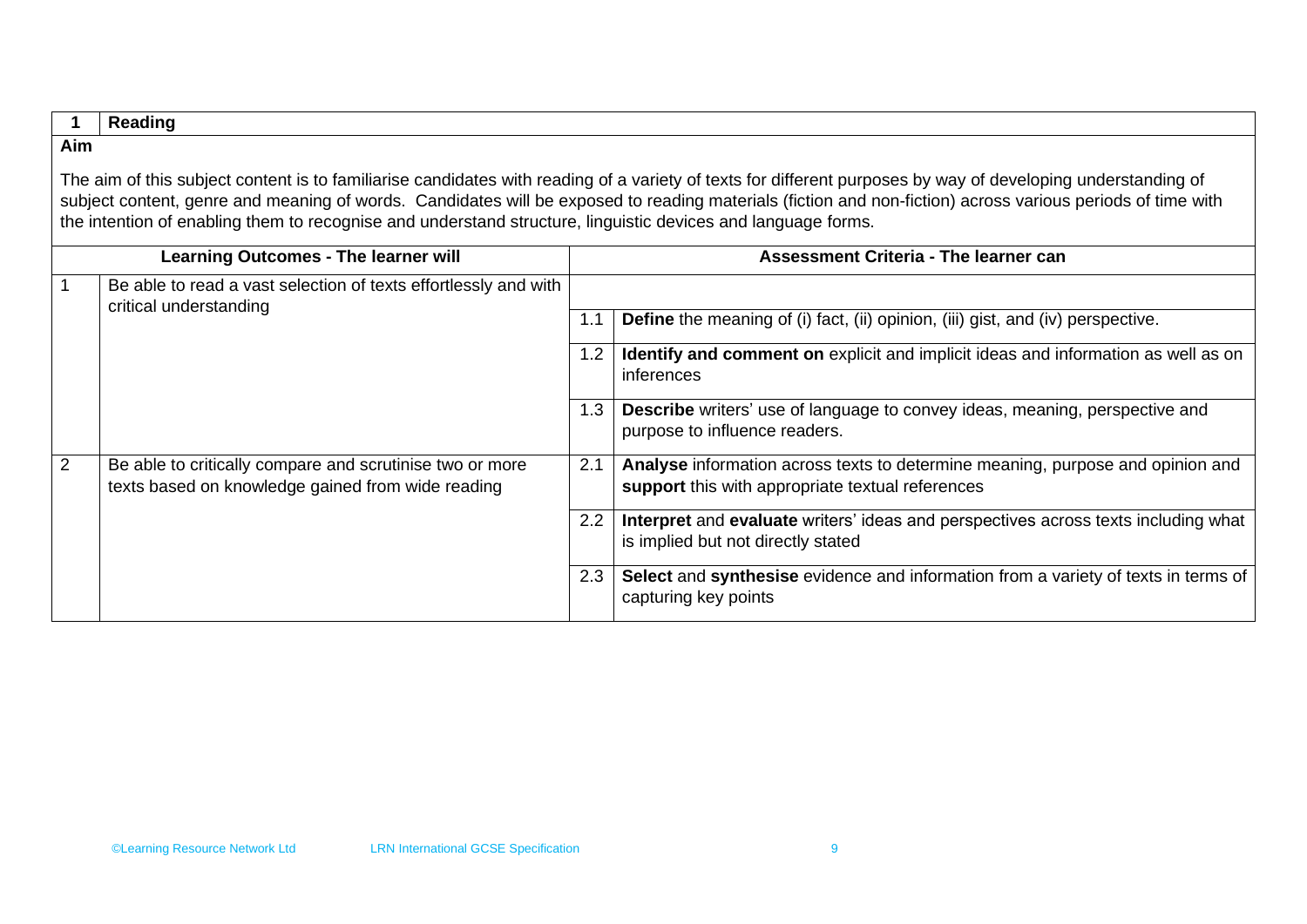#### **2 Writing**

#### **Aim**

The aim of this subject content is to enable candidates to produce a variety of engaging and interesting texts that are written effectively and coherently for a range of purposes and audiences. Candidates are required to use grammar correctly, punctuate and spell accurately and generally apply a wide vocabulary, alongside a knowledge and understanding of grammatical terminology, and linguistic conventions.

|   | <b>Learning Outcomes - The learner will</b>                                     |     | Assessment Criteria - The learner can                                                                                                          |  |  |
|---|---------------------------------------------------------------------------------|-----|------------------------------------------------------------------------------------------------------------------------------------------------|--|--|
|   | Be able to structure ideas and opinions in a clear and<br>coherent manner       | 1.1 | <b>Organise</b> and <b>summarise</b> information within texts such as facts, meaning, opinion<br>and perspectives                              |  |  |
|   |                                                                                 | 1.2 | <b>Distinguish</b> between what is thought, felt and imagined                                                                                  |  |  |
|   |                                                                                 | 1.3 | Demonstrate writing for impact (emphasising key points, citing quotations,<br>including rhetorical devices)                                    |  |  |
| 2 | Be able to produce a variety of texts showing a range of<br>language structures | 2.1 | Write clearly, effectively and imaginatively in/ for different forms, purposes and<br>audiences adjusting register, style and tone accordingly |  |  |
|   |                                                                                 | 2.2 | Apply a range of grammatical structures and vocabulary accurately and effectively<br>including paragraphing                                    |  |  |
|   |                                                                                 | 2.3 | <b>Show</b> full control of punctuation and spelling                                                                                           |  |  |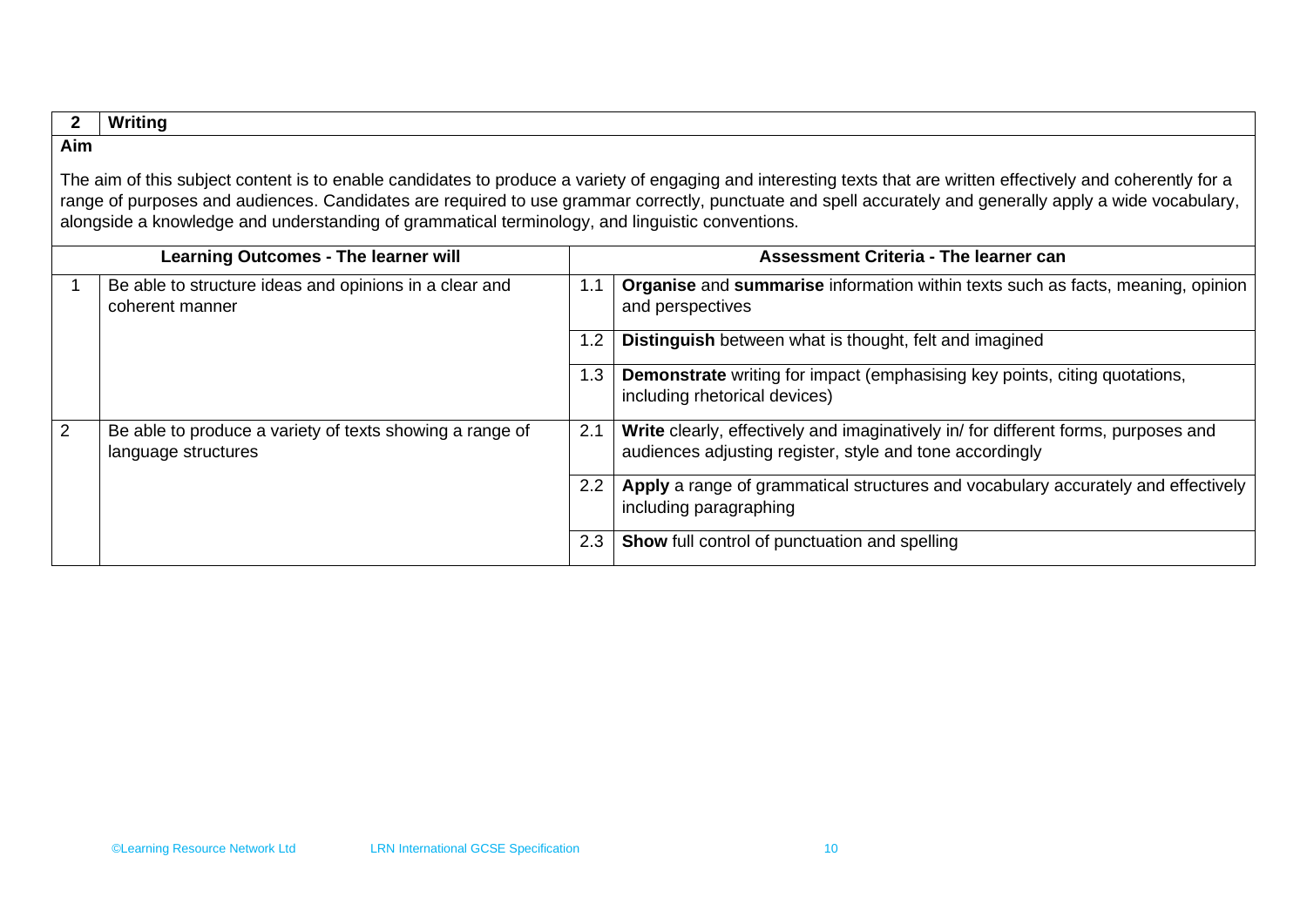|                                                                                                                                                                                                                                                                                         | Listening                                                                   |                                       |                                                                                    |  |
|-----------------------------------------------------------------------------------------------------------------------------------------------------------------------------------------------------------------------------------------------------------------------------------------|-----------------------------------------------------------------------------|---------------------------------------|------------------------------------------------------------------------------------|--|
| Aim                                                                                                                                                                                                                                                                                     |                                                                             |                                       |                                                                                    |  |
| The aim of this subject content is to enable candidates to understand factual information and ideas from a range of sources. Candidates are required to listen<br>to a variety of texts, voices and accents demonstrating understanding and responding comprehensively and effectively. |                                                                             |                                       |                                                                                    |  |
|                                                                                                                                                                                                                                                                                         | <b>Learning Outcomes - The learner will</b>                                 | Assessment Criteria - The learner can |                                                                                    |  |
|                                                                                                                                                                                                                                                                                         | Be able to listen to a selection of texts varying in length and             | 1.1                                   | Identify and select relevant information                                           |  |
|                                                                                                                                                                                                                                                                                         | depth                                                                       | 1.2 <sub>1</sub>                      | Listen and respond appropriately and effectively to ideas, opinions and attitudes  |  |
| 2                                                                                                                                                                                                                                                                                       | Be able to understand what is implied but not expressly<br>stated in a text | 2.1                                   | <b>Summarise</b> and <b>present</b> in an orderly manner facts, ideas and opinions |  |
|                                                                                                                                                                                                                                                                                         |                                                                             | 2.2                                   | Demonstrate how attitudes, ideas and opinions might be connected                   |  |
|                                                                                                                                                                                                                                                                                         |                                                                             |                                       |                                                                                    |  |